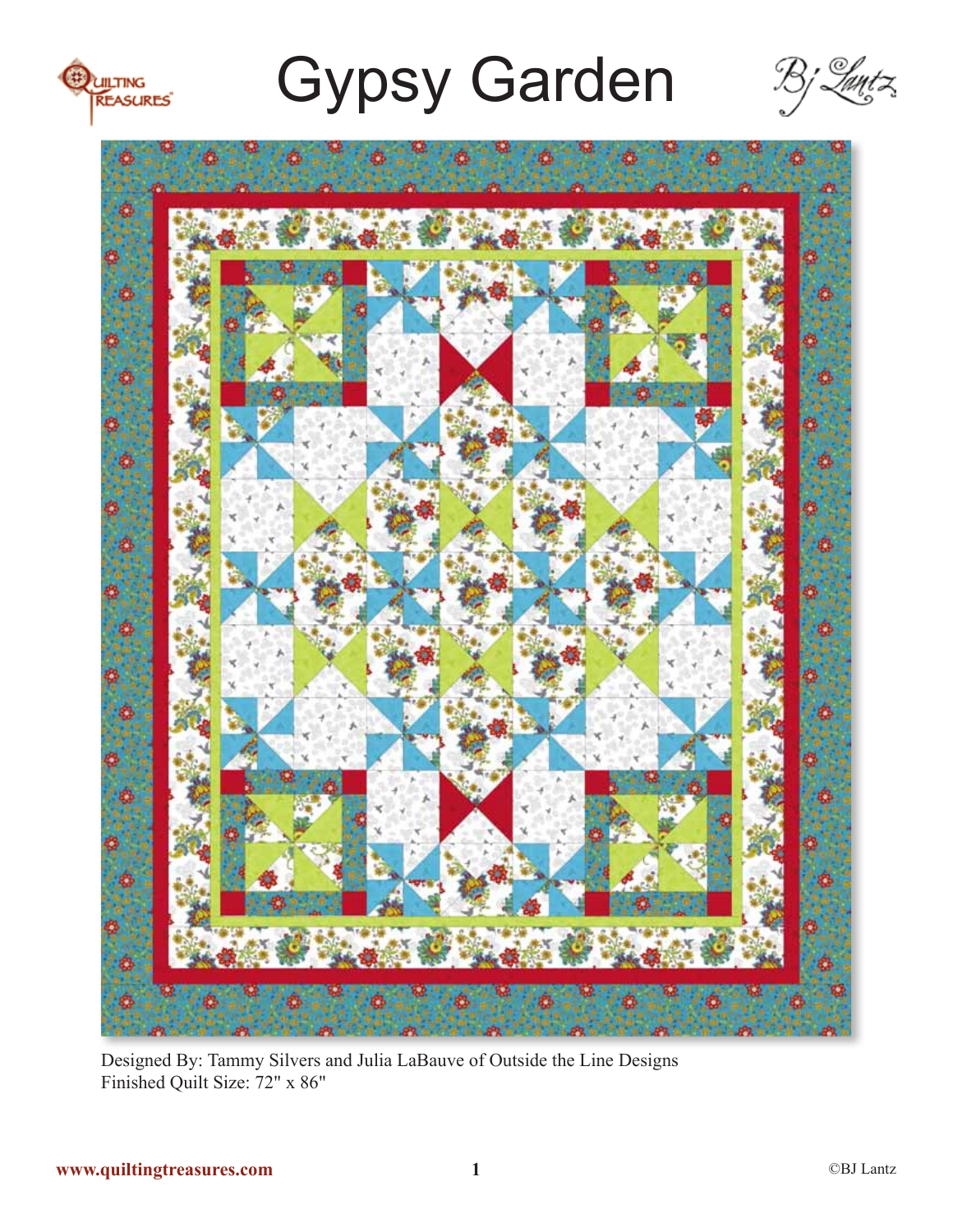

### **Cutting Directions:**

**TING EASURES** 

*Note: All strips are cut across the width of the fabric (selvage to selvage) unless noted otherwise.*

#### **1.) 22578 Z: Main Floral**

- Cut (1) strip  $8\frac{1}{4}$ ". Subcut into (3)  $8\frac{1}{4}$ " squares. Subcut each square into (4) triangles, cutting from one corner edge to the other, for a total of (12) triangles. Use (10) triangles for Hourglass Blocks, and 2 triangles for modified triangle blocks. *\*Note: the remaining fabric from this strip is used to cut additional block sizes below.*
- Cut (1) additional square from 8¼" strip. Cut the (1) additional square  $7\frac{7}{8}$ ". Cut in half on the diagonal, creating (2) triangles. Modified Hour Glass Block.
- Cut (1) square from the remaining  $8\frac{1}{4}$  strip  $5\frac{3}{8}$ " x  $5\frac{3}{8}$ " Use in following Corner Pinwheel Block cutting directions.
- Cut (1) strip 5<sup>3</sup>/<sub>8</sub>". Subcut (7) squares 5<sup>3</sup>/<sub>8</sub>". Subcut the total (8) squares into (2) triangles, cutting from one corner edge to the other for a total of (16) triangles. Corner Pinwheel blocks.
- Cut (3) strips  $4\frac{3}{8}$ ". Subcut into (20)  $4\frac{3}{8}$ " squares. Subcut each square into (2) triangles, cutting from one corner edge to the other for a total of (40) triangles. Pinwheel blocks.
- Cut (2) strips  $7\frac{1}{2}$ ". Subcut into (9)  $7\frac{1}{2}$ " x  $7\frac{1}{2}$ " squares. Quilt center blocks.
- Cut  $(8)$  4<sup> $1/2$ </sup>" strips. Sew them in pairs, along the short end. Subcut into (2)  $59\frac{1}{2}$ " x  $4\frac{1}{2}$ " strips (border 2, top/ bottom) and (2)  $65\frac{1}{2}$ " x  $4\frac{1}{2}$ " strips (border 2, sides)

| <b>FABRIC REQUIREMENTS</b> |                |
|----------------------------|----------------|
|                            |                |
| Design:                    | Yards          |
| 22578 Z                    | $2^{5}/8$      |
| 22579 B                    | $2\frac{1}{4}$ |
| 22582 B                    | $\frac{3}{4}$  |
| 22582 H                    | $\frac{7}{8}$  |
| 22582R                     | 1              |
| 22582 Z                    | $1\frac{1}{4}$ |
| 22581 R (Backing)          | $5\frac{1}{4}$ |
| 80" x 94" Piece of Batting |                |

#### **2.) 22579 B: Blue Floral**

- Cut (4) strips 3". Subcut into (16) rectangles 3" x 9½". Corner Blocks
- Cut  $(8)$  5¼" strips. Sew them in pairs, along the short end. Subcut into  $(2)$  72 x 5¼" strips (border 4, top/ bottom) and (2)  $76\frac{1}{2}$ " x  $5\frac{1}{4}$ " strips (border 4, sides)
- Cut  $(8)$  2<sup>1</sup>/<sub>2</sub>" strips (binding)

#### **3.) 22582 B: Blue Hummingbirds**

• Cut (4) strips 4 3/8". Subcut into  $(32)$  4<sup>3</sup>/<sub>8</sub>" x 4<sup>3</sup>/<sub>8</sub>" squares. Subcut each square into 2 triangles, cutting from one corner edge to the other for a total of (64) triangles. Pinwheel blocks.

#### **4.) 22582 H: Lime Hummingbirds**

- Cut (1) strip  $8\frac{1}{4}$ ". Subcut into (3) Sub  $8\frac{1}{4}$ " x  $8\frac{1}{4}$ " squares. Subcut each square into 4 triangles, cutting from one corner edge to the other for a total of (12) triangles. Hourglass Blocks *\*Note: the remaining fabric from this strip is used to cut an additional block sizes for the Corner Pinwheel Blocks.*
- Cut (1) strip  $5\frac{3}{8}$ ". Subcut into (7)  $5\frac{3}{8}$ " x  $5\frac{3}{8}$ " squares. Subcut the total (8) squares into (2) triangles, cutting from one corner edge to the other for a total of  $(16)$ triangles. Corner Pinwheels blocks.
- Cut (7)  $1\frac{1}{2}$ " strips. Sew all of them together, short end to short end. Subcut this long strip into  $(2)$  51 $\frac{1}{2}$ " x 1 $\frac{1}{2}$ " strips (border 1, top/bottom) and (2)  $63\frac{1}{2}$ " x  $1\frac{1}{2}$ " strips (border 1, sides)

#### **www.quiltingtreasures.com 2**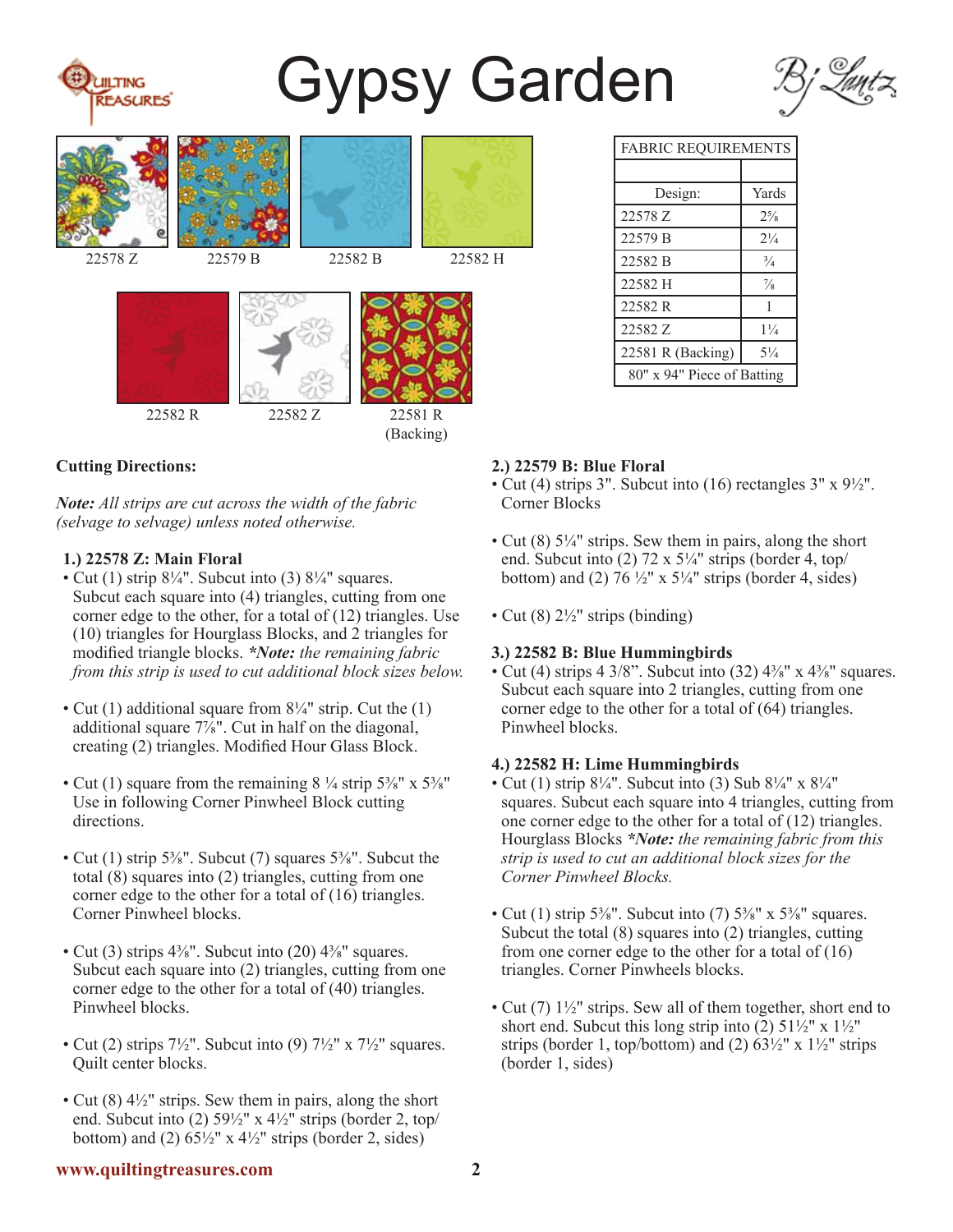



#### **5.) 22582 R: Red Hummingbirds**

- Cut (1) strip  $8\frac{1}{4}$ ". Subcut into (1)  $8\frac{1}{4}$ " x  $8\frac{1}{4}$ " square. Subcut square into (4) triangles, cutting from one corner edge to the other for a total of (4) triangles. Hourglass Blocks.
- Cut (2) strips 3", width of fabric. Subcut (16) squares 3" x 3". Corner blocks.
- Cut (8) 2" strips. Sew them in pairs, along the short end. Subcut into  $(2)$  62 $\frac{1}{2}$ " x 2" strips (border 3, top/bottom) and (2)  $73\frac{1}{2}$ " x 2" strips (border 3, sides)

#### **6.) 22582 Z: White Hummingbirds**

- Cut (1) strip  $8\frac{1}{4}$ ". Subcut into (2)  $8\frac{1}{4}$ " x  $8\frac{1}{4}$ " squares. Subcut each square into (4) triangles, cutting from one corner edge to the other for a total of 8 triangles. Hourglass Blocks.
- Cut (2) strips  $4\frac{3}{8}$ ". Subcut into (12)  $4\frac{3}{8}$ " squares. Subcut each square into (2) triangles, cutting from one corner edge to the other for a total of (24) triangles. Pinwheel blocks.
- Cut (3) strips  $7\frac{1}{2}$ ". Subcut into (12)  $7\frac{1}{2}$ " x  $7\frac{1}{2}$ " squares. Center block squares

#### **7.) 22581 R: Backing**

- $5\frac{1}{4}$  yards
- **8.)** 80" x 94" piece of batting

**Hour Glass Squares:** Block Size 7½" unfinished

Complete the following Hour Glass Blocks for a total of 8 blocks using cut Hour Glass triangles: Reference cutting directions to identify Hour Glass triangles.

**1.** Match side triangles and sew, with right sides together. Press seams to darker fabric. Sew center seam, press to one side.



**2.** Make (2) blocks using (1) Main Floral triangle, (1) White Hummingbird triangle, and (2) Red Hummingbird triangles for each block.



**3.** Make (2) blocks using (2) Main Floral triangles, and (2) Lime Hummingbird triangles for each block.



**4.** Make (4) blocks using (1) Main Floral triangle, (1) White Hummingbird triangle, and (2) Lime Hummingbird triangles for each block.



### **Modified Hour Glass Square:** Block Size 7½" unfinished

**1.** Make (2) blocks using (1) White Hummingbird and (1) Main Hour Glass triangle to complete one side of the Modified Hour Glass square, using above diagram in Hour Glass square. Use a triangle cut from the 7⅞" Main Floral fabric and sew a center seam. Press towards large triangle.



**Pinwheel Squares:** Block Size 7½" unfinished

Center Quilt Pinwheel squares. (Corner Block Pinwheel Block instructions below)

Sew two pinwheel triangles together to make one square unit. Make 4 units per pinwheel block.

#### **www.quiltingtreasures.com 3**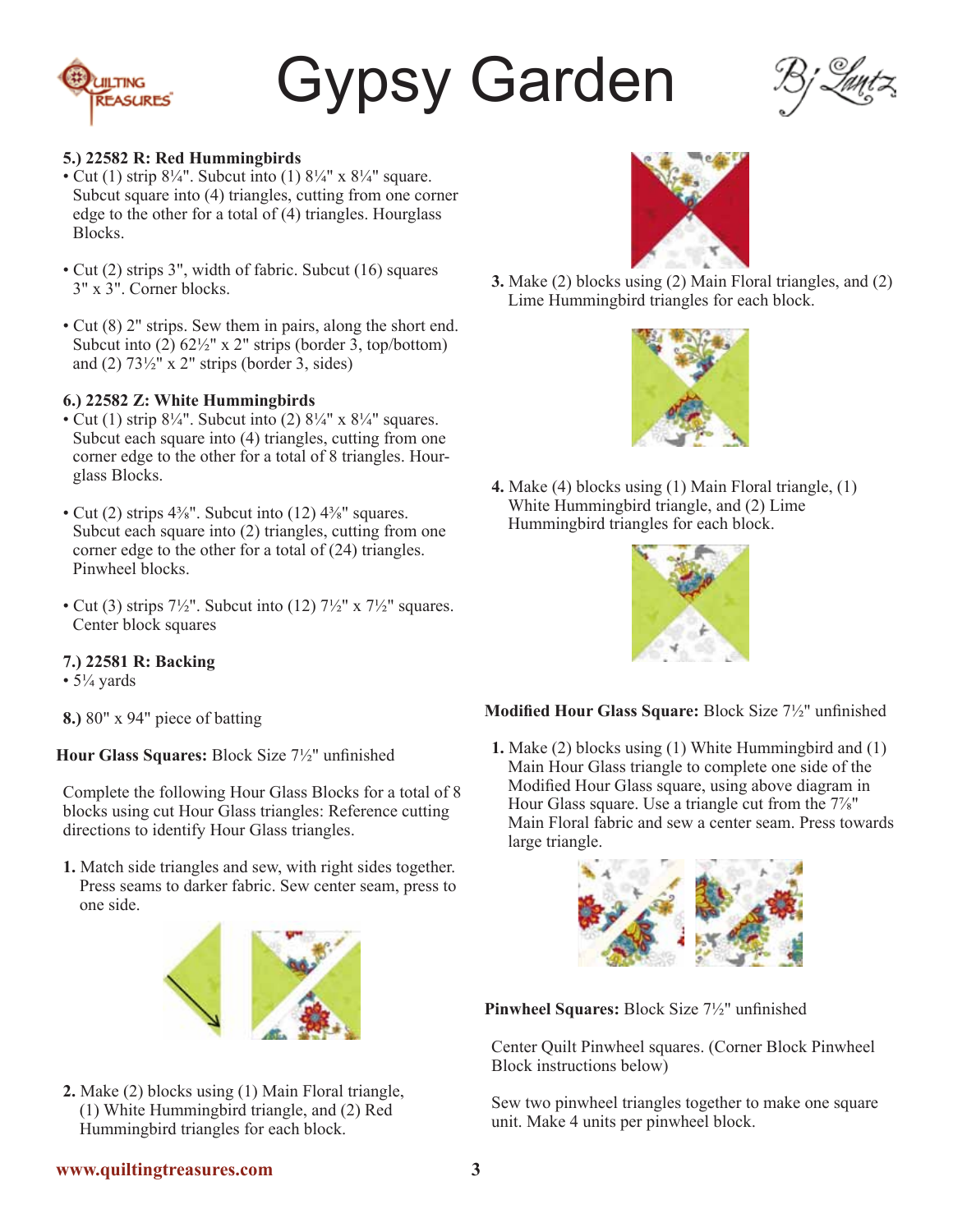



Refer to cutting directions to identify Pinwheel Square triangles. Sew two triangle units together, creating a square. Sew two square units together to create a rectangle. Sew two rectangle units together to make a pinwheel block. Press all seams in same direction.



Make the following four Pinwheel Block combinations using 4 Blue Hummingbird triangles for each block:

**1.** Combo 1: Make (4) Blocks using 3 Main Floral and 1 White Hummingbird triangles.



**2.** Combo 2: Make (2) Blocks using 4 Main Floral triangles.



- 
- **3.** Combo 3: Make (2) Blocks using 2 Main Floral and 2 White Hummingbird triangles.



**Combo 3**

**4.** Combo 4: Make (8) Blocks using 2 Main Floral and 2 White Hummingbird triangles.



**Corner Block Pinwheel Blocks:** Block Size 14½" unfinished

Using Directions for Pinwheel blocks, use (4) Main Floral and (4) Lime Hummingbird triangles to complete (1)  $9\frac{1}{2}$ " block. Make (4) pinwheel blocks.

- **1.** Sew (1) 3" x 9½" rectangle to each side of each pinwheel block.
- **2.** Sew (1) 3" Red Hummingbird square to each end of (8) remaining  $3'' \times 9\frac{1}{2}$  rectangles.
- **3.** Sew strips to the top and bottom of each pinwheel block.



### **Quilt Layout:**

Follow the quilt diagram below for layout guide.

- **1.** Sew 7½" center blocks in rows 1 and 2, and rows 8 and 9 together before sewing corner blocks.
- **2.** For all borders, sew border sides, and then sew top and bottom pieces. Refer to cutting directions for border numbers, border 1 being the inside border.